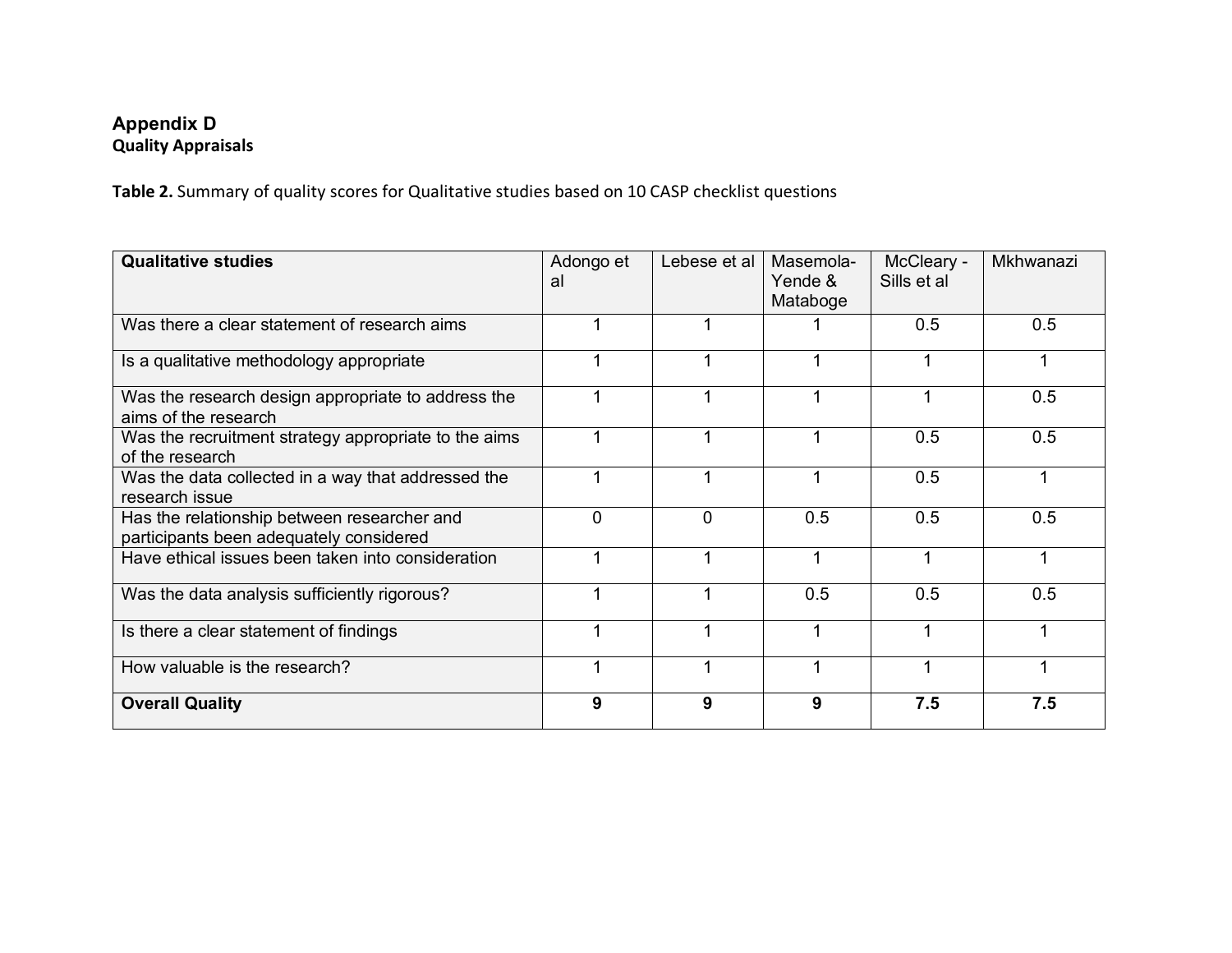**Table 3.** Summary of quality scores based on Effective Public Health Practice Project (EPHPP) Quality Assessment Tool for Quantitative Studies

| Quantitative<br><b>Studies</b>     | Ayele et al | Kaphagawani<br>& Kalipeni | Mchunu et al | Morhe et al | Mothiba &<br>Maputle | Ochiogu et al | Pfeiffer et al | Salih et al |
|------------------------------------|-------------|---------------------------|--------------|-------------|----------------------|---------------|----------------|-------------|
| <b>Selection Bias</b>              | strong      | strong                    | moderate     | moderate    | strong               | moderate      | strong         | strong      |
| <b>Study Design</b>                | moderate    | moderate                  | moderate     | moderate    | moderate             | moderate      | moderate       | moderate    |
| Confounders                        | strong      | weak                      | weak         | moderate    | weak                 | moderate      | moderate       | weak        |
| <b>Blinding</b>                    | weak        | weak                      | weak         | weak        | weak                 | weak          | weak           | weak        |
| Data Collection<br><b>Methods</b>  | moderate    | moderate                  | strong       | strong      | strong               | moderate      | strong         | moderate    |
| Withdrawals and<br><b>Dropouts</b> | N/A         | N/A                       | N/A          | N/A         | N/A                  | moderate      | N/A            | N/A         |
| <b>Overall Quality</b>             | moderate    | weak                      | weak         | moderate    | weak                 | moderate      | moderate       | Weak        |